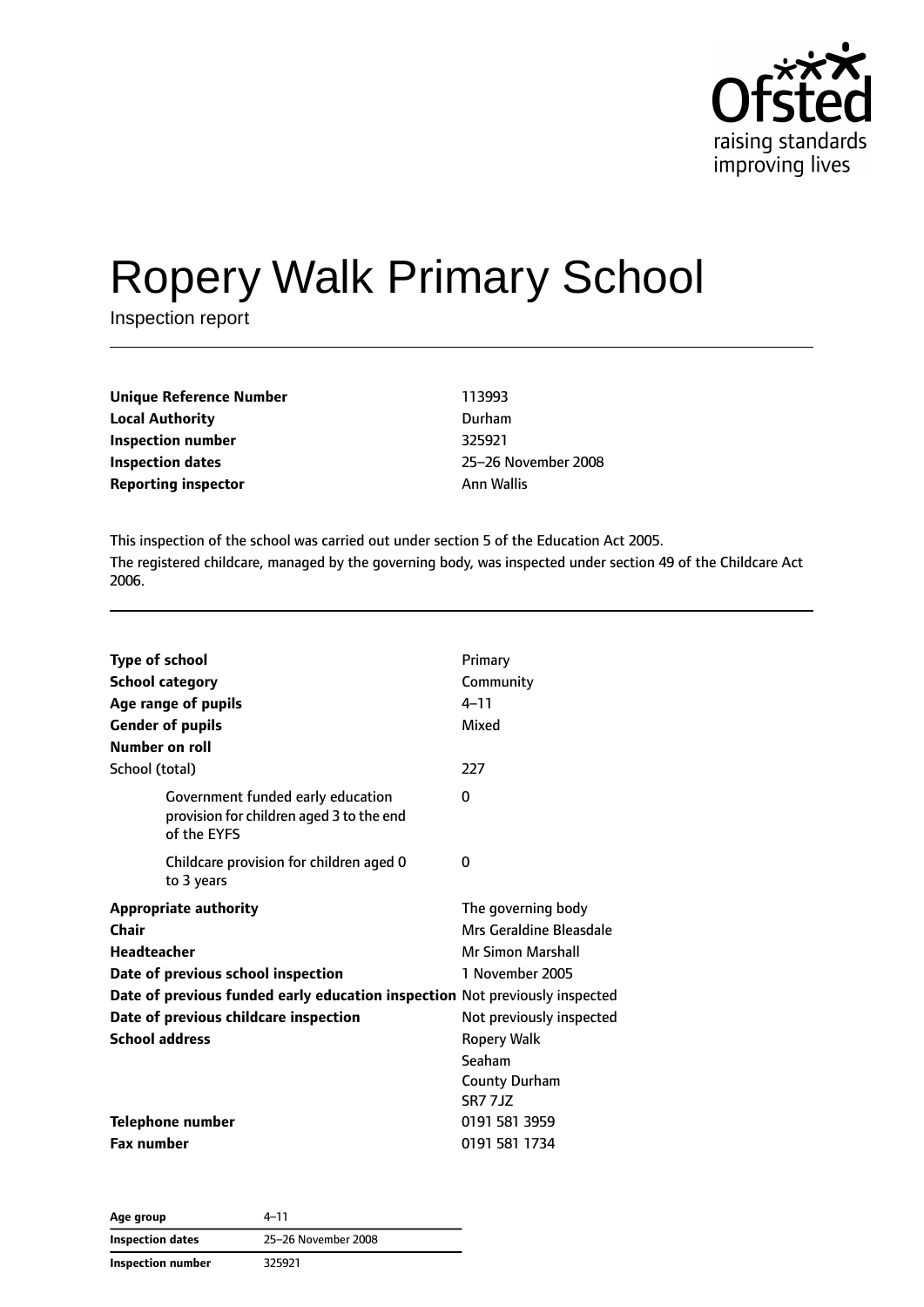.

<sup>©</sup> Crown copyright 2008

Website: www.ofsted.gov.uk

This document may be reproduced in whole or in part for non-commercial educational purposes, provided that the information quoted is reproduced without adaptation and the source and date of publication are stated.

Further copies of this report are obtainable from the school. Under the Education Act 2005, the school must provide a copy of this report free of charge to certain categories of people. A charge not exceeding the full cost of reproduction may be made for any other copies supplied.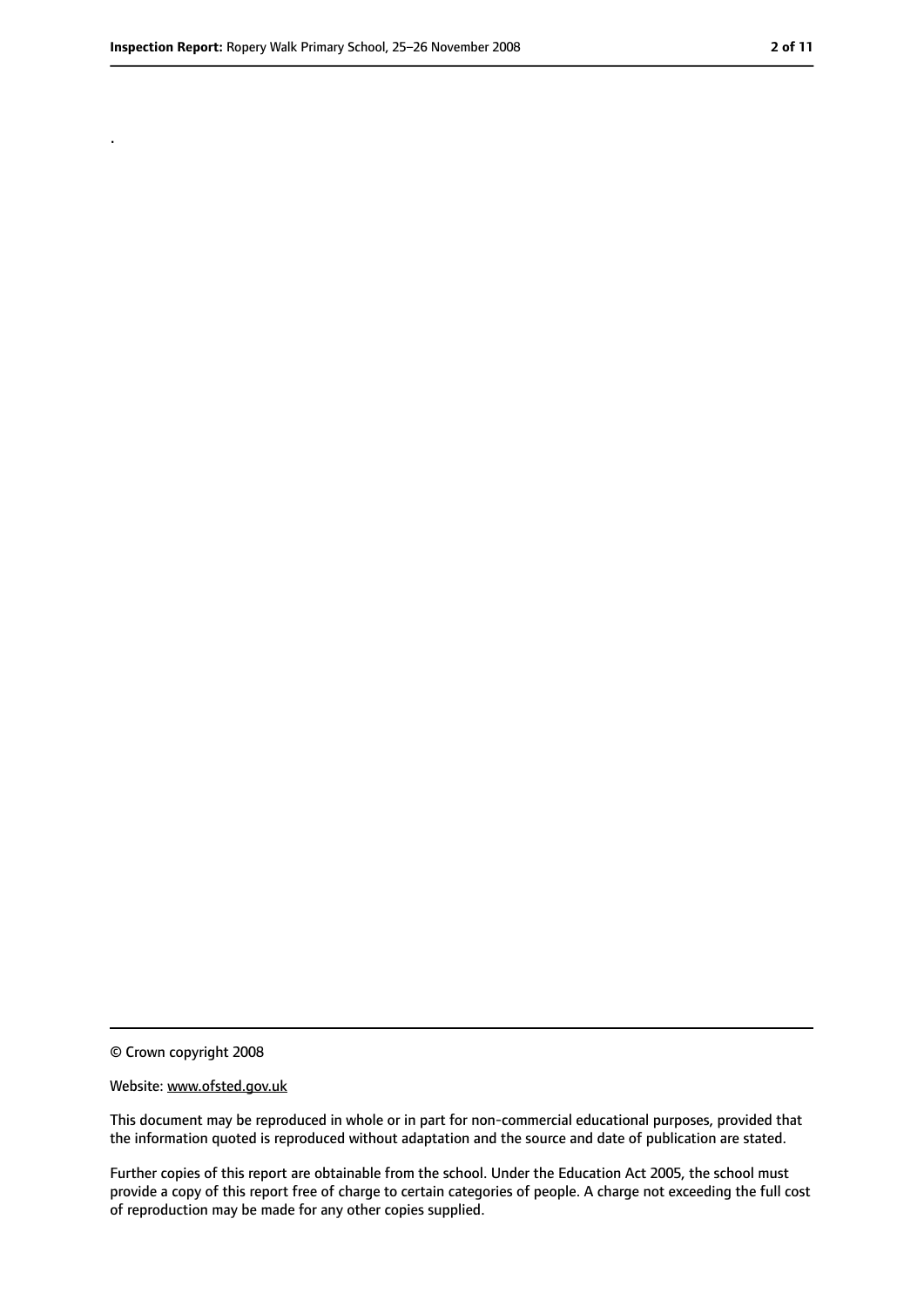# **Introduction**

The inspection was carried out by two Additional Inspectors.

## **Description of the school**

This is an average sized primary school in a coastal town which has some areas of significant deprivation. A well above average proportion of pupils are entitled to free school meals. Most pupils are from White British families and very few have English as an additional language. The number of pupils with learning difficulties and/or disabilities is above average. The school makes provision for children in the Early Years Foundation Stage (EYFS) in its Reception Class and in a mixed Reception and Year 1 class.

## **Key for inspection grades**

| Outstanding  |
|--------------|
| Good         |
| Satisfactory |
| Inadequate   |
|              |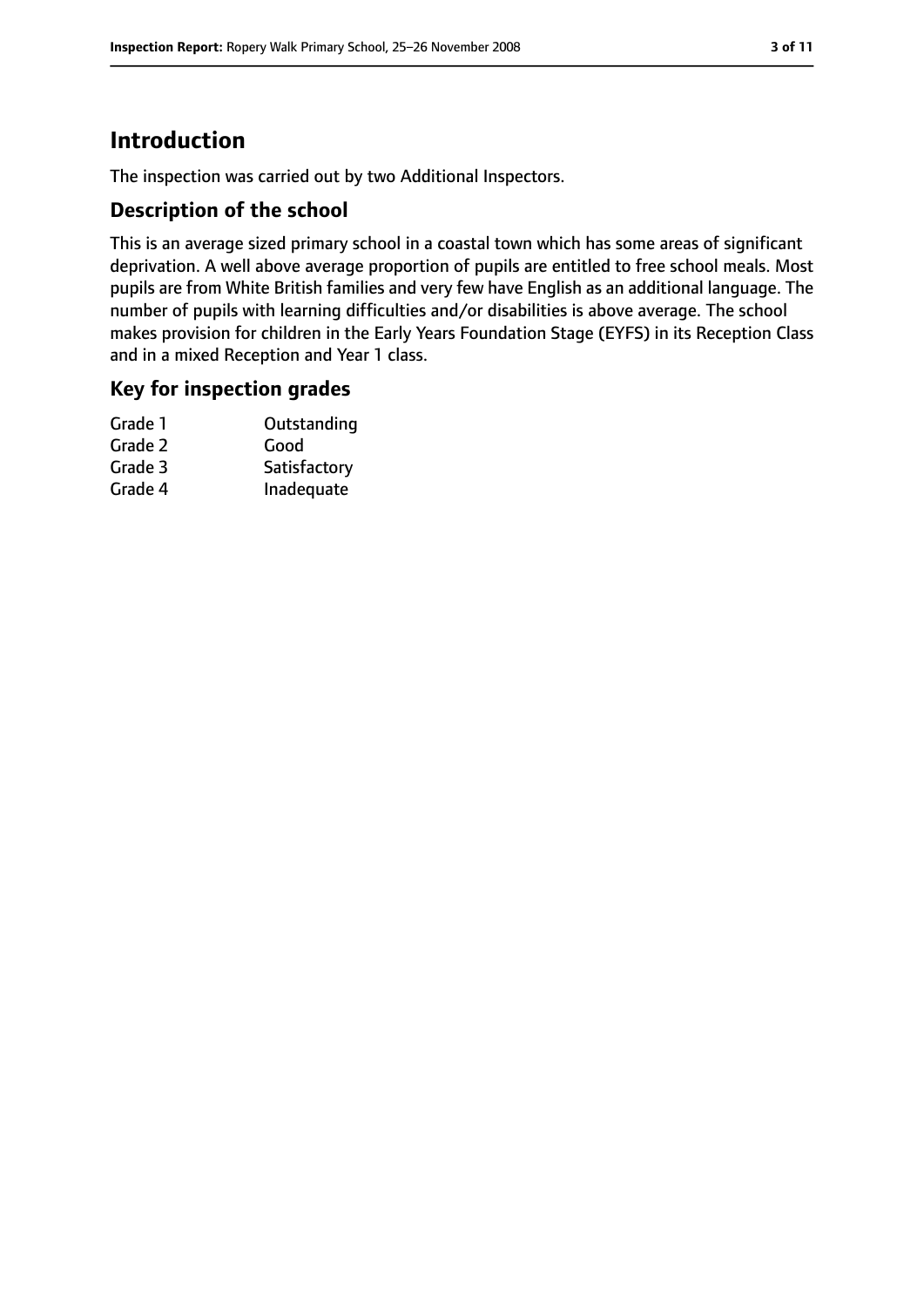# **Overall effectiveness of the school**

#### **Grade: 2**

Ropery Walk Primary is a good school and standards are rising. The care, guidance and support provided for pupils are outstanding. The school is well liked by both pupils and parents and plays a central role in the community it serves. Most parents are supportive of the school and say that their children enjoy attending and are achieving well. A typical comment was 'all of my children loved this primary school and enjoyed their time here'.

The school is very well led by the headteacher. His clear vision for further improvement is shared by all staff who work well together as an effective team. Under his leadership the school has focused successfully on creating an environment where pupils are well behaved and really want to learn. At the heart of this are improvements to the curriculum to make it more creative, interesting and relevant for pupils. Excellent partnerships with other schools, external agencies and the community enrich the curriculum, support pupils' personal development and contribute well to community cohesion.

Achievement is good. From starting school with skills that are much lower than usually seen pupils make good progress and leave school with standards that are close to average. Results of national assessments vary and are affected by the differing ability of the year groups. A high proportion of pupils have learning difficulties and/or disabilities and these pupils make good progress. Teachers' assessments and test results indicate that standards in Year 2 and Year 6 are below average overall but are improving. In Year 6, the results of national tests in 2007 were close to average in English and mathematics. Provisional results for 2008 show a similar picture with an improvement seen especially in English. The school's strategies to raise standards in mathematics are beginning to have an impact on progress. As a result of the innovative curriculum and the overall good teaching which pupils receive, standards are now rising and current pupils are achieving well.

Relationships between pupils and teachers are excellent and lessons are conducted in an atmosphere of respect and trust. Teachers use praise and encouragement well so pupils are given the confidence to answer questions and contribute to lessons. Most lessons are conducted at a brisk pace and make use of interesting resources so pupils work hard and achieve well. However, in mathematics the work is not always sufficiently challenging and a few pupils could make better progress.

Pupils are exceptionally well cared for and supported in school and provided with very good academic guidance. Staff know their pupils very well and their health, safety and welfare are at the heart of the school's work. Staff are skilled at working with a very wide range of specialist external agencies to provide all pupils, particularly those who are vulnerable, with excellent personal support. Pupils' progress is tracked very carefully and immediate action is taken if any child is thought to be underachieving. All pupils are very clear about how well they are doing and how to improve their work. Pupils' personal development is good. As a result of the outstanding care and support they receive pupils feel safe in school, gain in confidence and enjoy learning.

# **Effectiveness of the Early Years Foundation Stage**

#### **Grade: 2**

Provision in the EYFS is good. Children enter Reception with skills and abilities that are well below those typically found. This is especially true in communication, language and literacy. A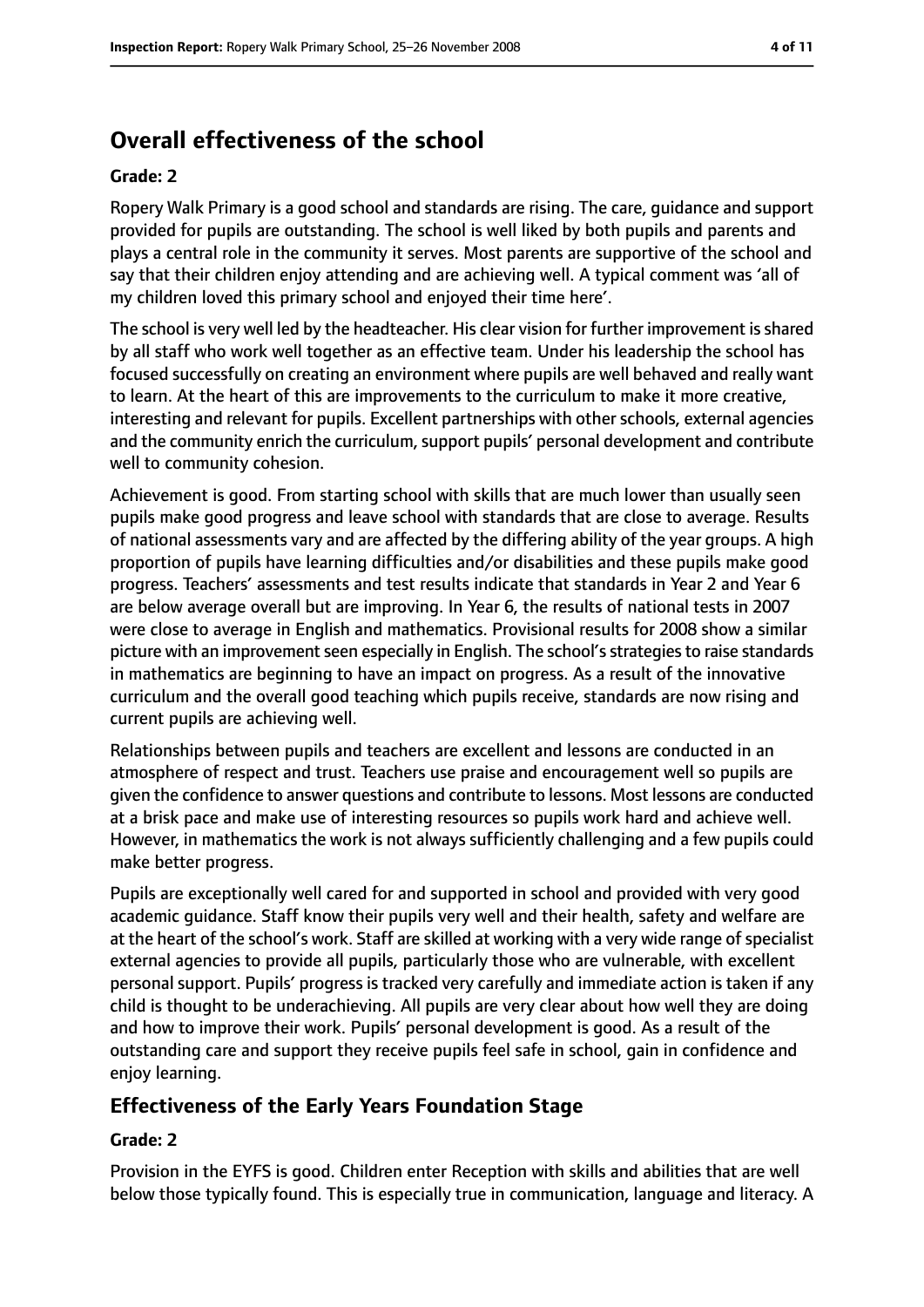good mix of child-initiated activities and focused teaching, often in small groups, encourages children to make good progress so that by the end of the Reception year standards have improved although they remain below average. Extensive use of the new outdoor area encourages good personal development and well-being. However, the lack of a covered area sometimes limits opportunities to extend learning. The indoor classroom can become noisy when all the children are working indoors together which occasionally makes it difficult for children to concentrate.

All staff contribute well to learning and children's welfare. In the mixed Reception and Year 1 class, teachers plan very effectively for the specific learning needs of Reception children by giving opportunities to work in a group separate from older pupils. Teaching and learning are good. Effective questioning with an emphasis on discussion, careful observation and the promotion of good listening skills all help children to learn and develop well. Children enjoy the wide range of activities provided and role-play areas, such as the estate agent's shop, provide good opportunities for imaginative play. Leadership and management are satisfactory. Due to recent staff changes, there is no designated and experienced early years specialist leading the EYFS. Consequently, there is limited rationale for the current successful practice and the vision for further improvement is not fully developed.

## **What the school should do to improve further**

- Raise standards in mathematics by providing more challenging work in lessons.
- Improve the leadership and management of the EYFS to ensure there is a clear rationale for the present successful practice and a clear vision for further improvement.

# **Achievement and standards**

#### **Grade: 2**

Achievement is good. From a much lower starting point than usually seen pupils make good progress and leave school with standards that are close to average. Results of national assessments vary year on year with the different ability of the year groups. Over a third of pupils have learning difficulties and/or disabilities and there are few higher attaining pupils. Teacher assessments for Year 2 indicate overall standards are below average. In 2007 the results of national tests for Year 6 pupils were below average overall. Standards were closer to average in English and mathematics and weaker in science. The 2008 unvalidated results show a similar picture overall but clear improvement in English and science. English isshowing a more positive response to change and standards are rising faster than in mathematics. The school has rightly recognised the need to raise standards in mathematics. Booster classes, better use of assessment data and increased training and support for staff are all beginning to have a positive impact. Currently, all pupils are making good progress in lessons and achieving well. Work in pupils' books and the school's own monitoring data indicates that most pupils are on track to reach their targets this year and that standards are rising.

Pupils with learning difficulties and/or disabilities and those with English as an additional language make good progress because work is well matched to their needs and they receive skilled individual and small group support from teachers and teaching assistants.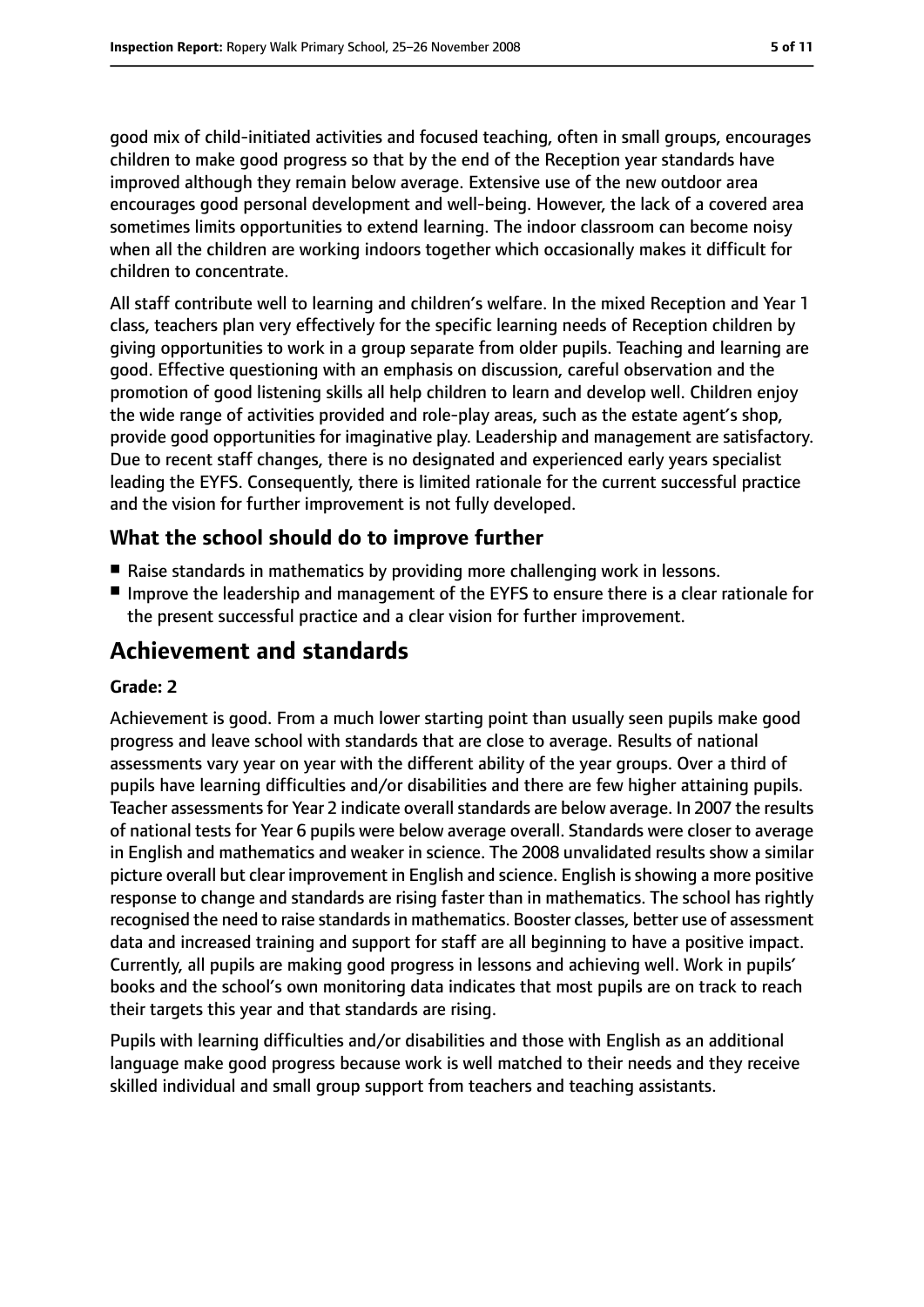# **Personal development and well-being**

#### **Grade: 2**

Pupils feel safe and cared for. They are confident that any bullying or friendship problems are dealt with swiftly. The involvement of the school council who wrote and introduced the Anti-Bullying Policy, together with the successful 'buddy system' has given children a powerful voice. Pupils treat each other with respect and they are polite and well behaved. Pupils enjoy coming to school because, as one pupil said, 'teachers play games with us to make lessons fun'. Attendance is satisfactory but improving because the school is taking positive steps to reduce both lateness and absences. Spiritual, moral and social development is good and pupils have raised large amounts of money for charity. However, their cultural development is less secure because pupils have limited planned opportunities to learn about the different cultures of people in this country. A healthy eating policy has been introduced and pupils have a good understanding of the need to live a healthy lifestyle. Drugs and alcohol education help pupils in Years 5 and 6 make sensible choices and keep themselves safe. Year 6 pupils have set up an innovative enterprise business, growing, cooking and selling produce from their garden which teaches them useful life skills. The development of pupils' basic skills in literacy, numeracy and information and communication technology (ICT) is satisfactory and pupils are soundly prepared for the next stage of their education.

# **Quality of provision**

# **Teaching and learning**

## **Grade: 2**

Good teaching and learning enable all pupils to achieve well. Teachers have excellent relationships with pupils and use varied and exciting resources to engage pupils' interest, which adds to their enjoyment of learning. For example, pupils were really helped to appreciate what life was like in Second World War when they had to grab their gas masks (which they had made themselves) and dive under their desks when a very realistic imaginary air raid siren was sounded. Teachers use praise well so pupils gain confidence, answer questions readily and hence make good progress. Pupils with learning difficulties and/or disabilities are given timely and constructive individual support by teaching assistants so they achieve well. In less stimulating lessons, teachers talk for too long, the pace of learning slows and pupils are not always challenged to achieve their best.

Pupils are frequently encouraged to evaluate their own work so they are clear about how well they are doing. Teachers mark pupils' work regularly and their very helpful suggestions and the challenging targets they set ensure that pupils are also very clear about how to take the next steps in their learning.

## **Curriculum and other activities**

#### **Grade: 2**

The curriculum meets the needs of pupils well. It is well planned around a series of themes which help pupils make links between different subjects and practise their literacy and numeracy skills. Pupils enjoy participating in a good range of activities outside of the school day. The school makes excellent use of trained community volunteers who provide a good range of sports clubs which are appreciated by pupils and parents. Through membership of the British Fencing Association, children have been given opportunities to compete at a high level in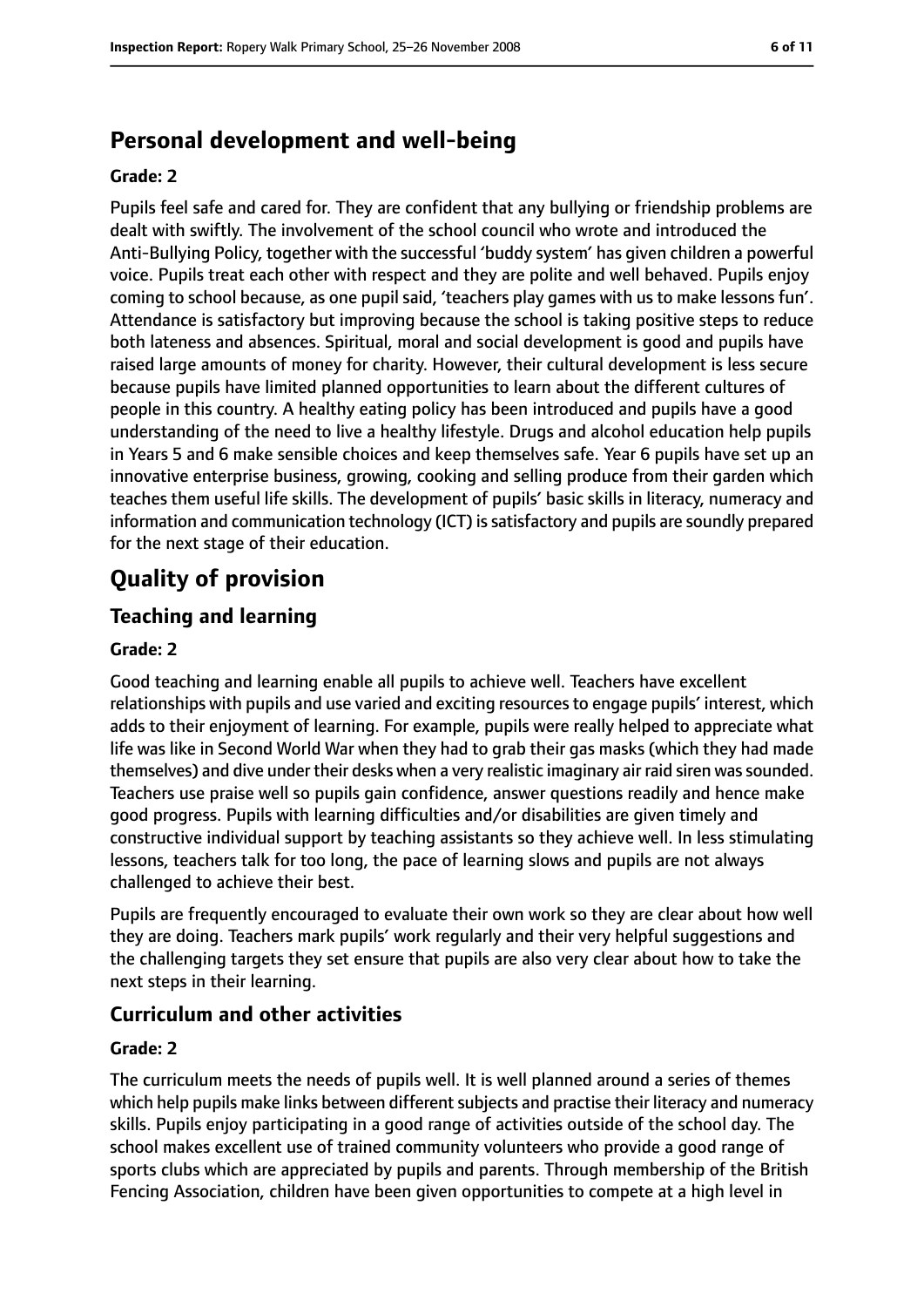sporting competition. The school has been awarded 'Activemark' in recognition of its good sporting provision. A healthy cookery club provides good opportunities for pupils to devise and prepare recipes using produce they have grown in their enterprise garden. The school has recently made links with partner schools across Europe and is planning to develop these to teach the children more about the lives of children in other countries. French has been introduced to pupils in Key Stage 2 and staff are aware of the need to build upon the language expertise of some teachers in order to consolidate the quality of this provision across the school.

## **Care, guidance and support**

#### **Grade: 1**

Outstanding care, guidance and support together with a strong emphasis on welfare and safety, successfully contribute to pupils' enjoyment and good personal development and well-being. Relationships between staff and pupils are excellent and this helps pupils to feel valued and well cared for. The school takes very positive steps to identify vulnerable pupils, including a number of young carers, and works in highly effective partnerships with other agencies to provide them and their parents with much needed support and advice. The 'Place to Be' counselling support is a real strength of the school and provides easy and rapid access for children in distress. Systems to safeguard pupils' health and safety, including risk assessments, are fully in place. Teachers track pupils' academic progress very carefully with frequent opportunities for underachievement to be quickly identified. The results of pupils' assessments are shared with all teachers and they make excellent use of these to plan future learning. Teachers mark pupils' work very carefully and give them very clear and effective guidance on how to improve.

# **Leadership and management**

#### **Grade: 2**

The headteacher's clear vision for improvement is shared by all staff. Staff feel valued and morale is high. Experienced senior and middle managers in Key Stages 1 and 2 monitor and coordinate the work of their subject areas well. They make very good use of assessment data to track pupils' progress and intervene in their learning if there is any danger of pupils underachieving. Appropriate areas for development have been identified and the school recognises that raising standards in mathematics to match those in English is a priority. Teaching and learning are monitored carefully and leaders and managers have an accurate picture of the school's strengths and weaknesses. New staff are contributing and sharing valuable expertise which is improving the quality of teaching and learning. Governors are very supportive of the school and are proud of its successes, especially of the central role it has in the community. However, they do not yet monitor the work of the school sufficiently closely.

Finances are managed effectively. Money has been very well spent to make appreciable improvements to the indoor and outdoor learning environments for all pupils. The school has successfully addressed issues for improvement identified at the last inspection by improving teaching and learning and the curriculum and is now well placed to improve further.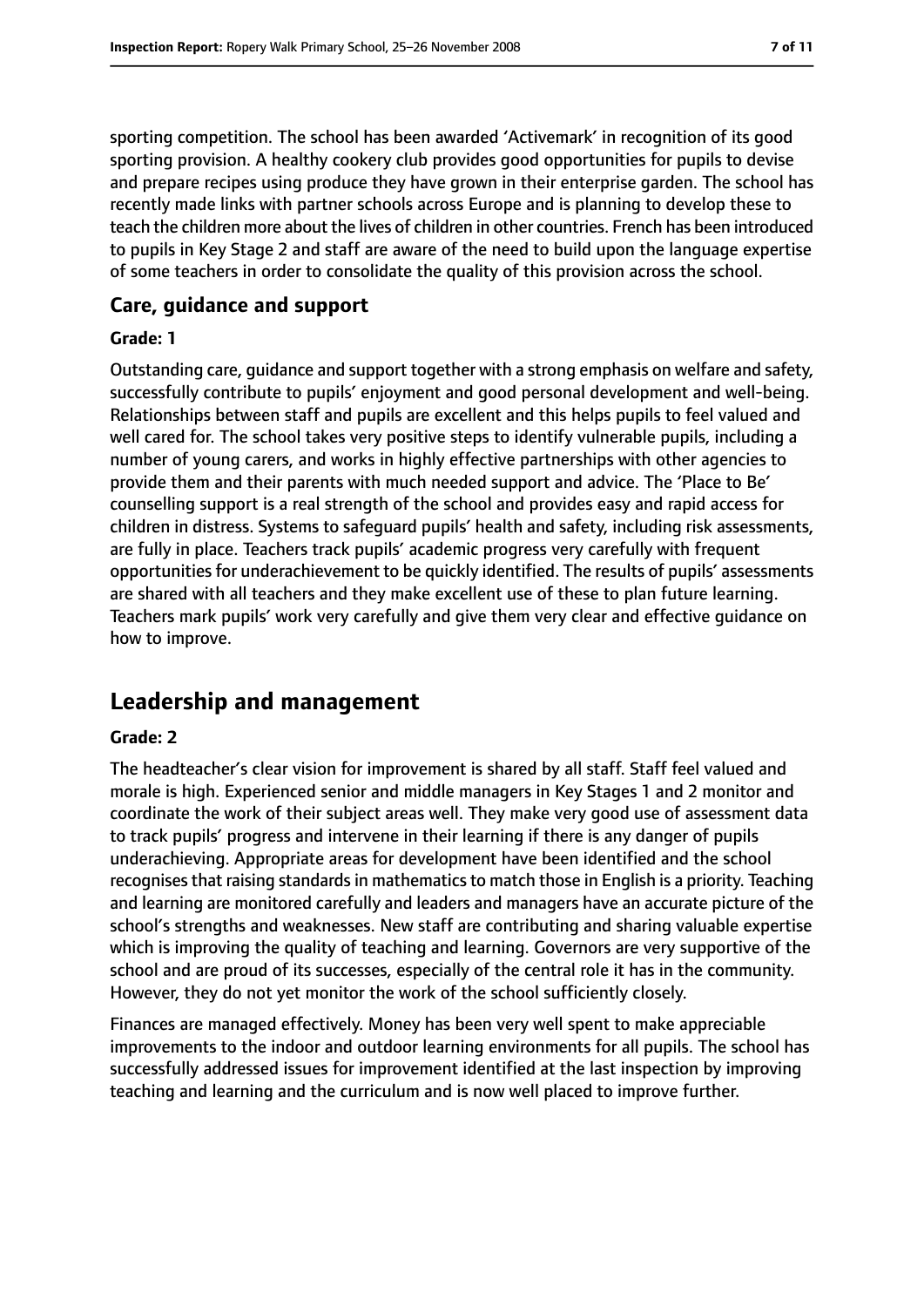**Any complaints about the inspection or the report should be made following the procedures set out in the guidance 'Complaints about school inspection', which is available from Ofsted's website: www.ofsted.gov.uk.**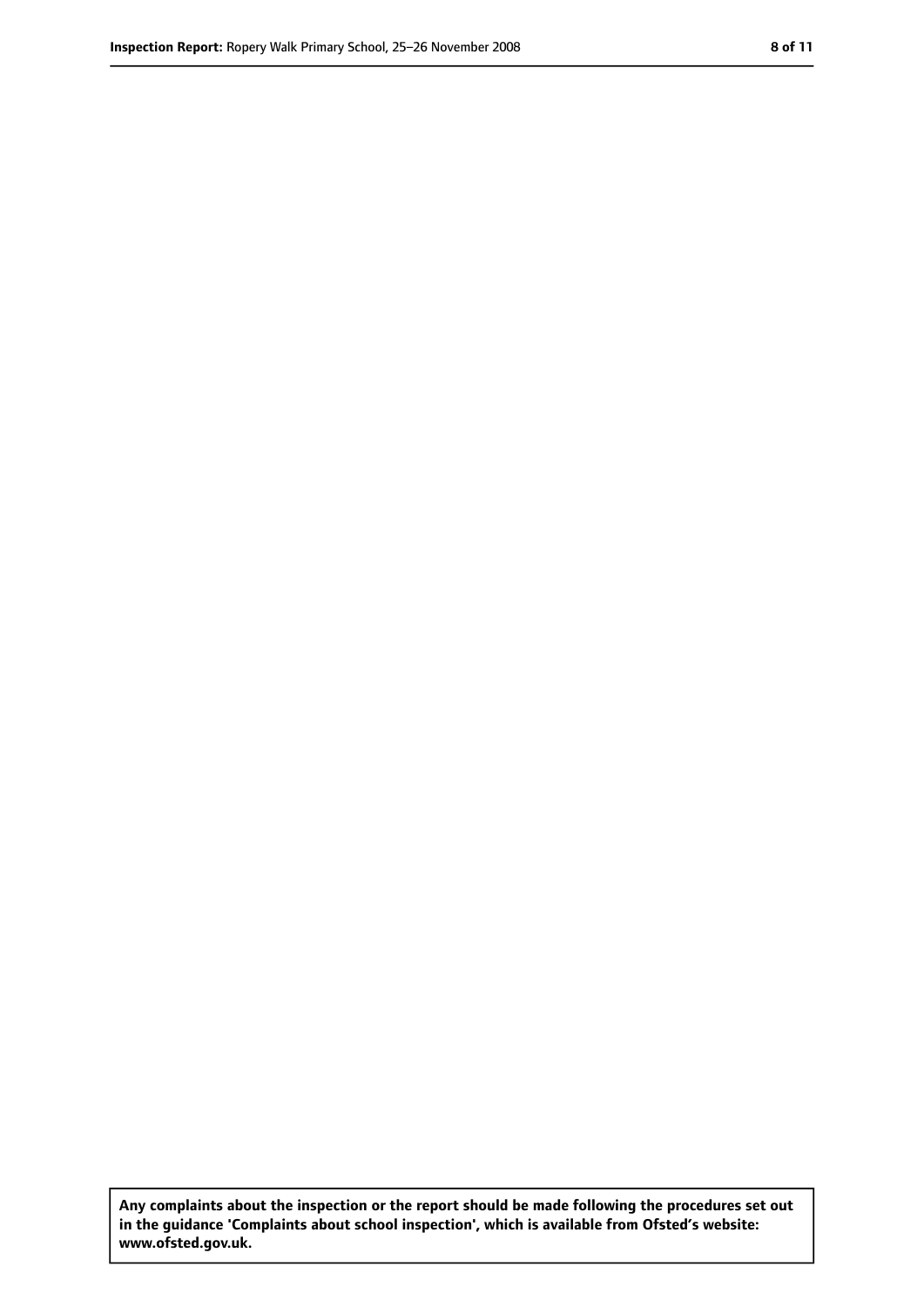# **Inspection judgements**

| Key to judgements: grade 1 is outstanding, grade 2 good, grade 3 satisfactory, and | School  |
|------------------------------------------------------------------------------------|---------|
| arade 4 inadequate                                                                 | Overall |

## **Overall effectiveness**

| How effective, efficient and inclusive is the provision of<br>education, integrated care and any extended services in meeting the<br>needs of learners? |     |
|---------------------------------------------------------------------------------------------------------------------------------------------------------|-----|
| Effective steps have been taken to promote improvement since the last<br>inspection                                                                     | Yes |
| How well does the school work in partnership with others to promote learners'<br>well being?                                                            |     |
| The capacity to make any necessary improvements                                                                                                         |     |

# **Effectiveness of the Early Years Foundation Stage**

| How effective is the provision in meeting the needs of children in the<br><b>EYFS?</b>       |  |
|----------------------------------------------------------------------------------------------|--|
| How well do children in the EYFS achieve?                                                    |  |
| How good are the overall personal development and well-being of the children<br>in the EYFS? |  |
| How effectively are children in the EYFS helped to learn and develop?                        |  |
| How effectively is the welfare of children in the EYFS promoted?                             |  |
| How effectively is provision in the EYFS led and managed?                                    |  |

# **Achievement and standards**

| How well do learners achieve?                                                                               |  |
|-------------------------------------------------------------------------------------------------------------|--|
| The standards <sup>1</sup> reached by learners                                                              |  |
| How well learners make progress, taking account of any significant variations<br>between groups of learners |  |
| How well learners with learning difficulties and/or disabilities make progress                              |  |

## **Annex A**

<sup>&</sup>lt;sup>1</sup>Grade 1 - Exceptionally and consistently high; Grade 2 - Generally above average with none significantly below average; Grade 3 - Broadly average to below average; Grade 4 - Exceptionally low.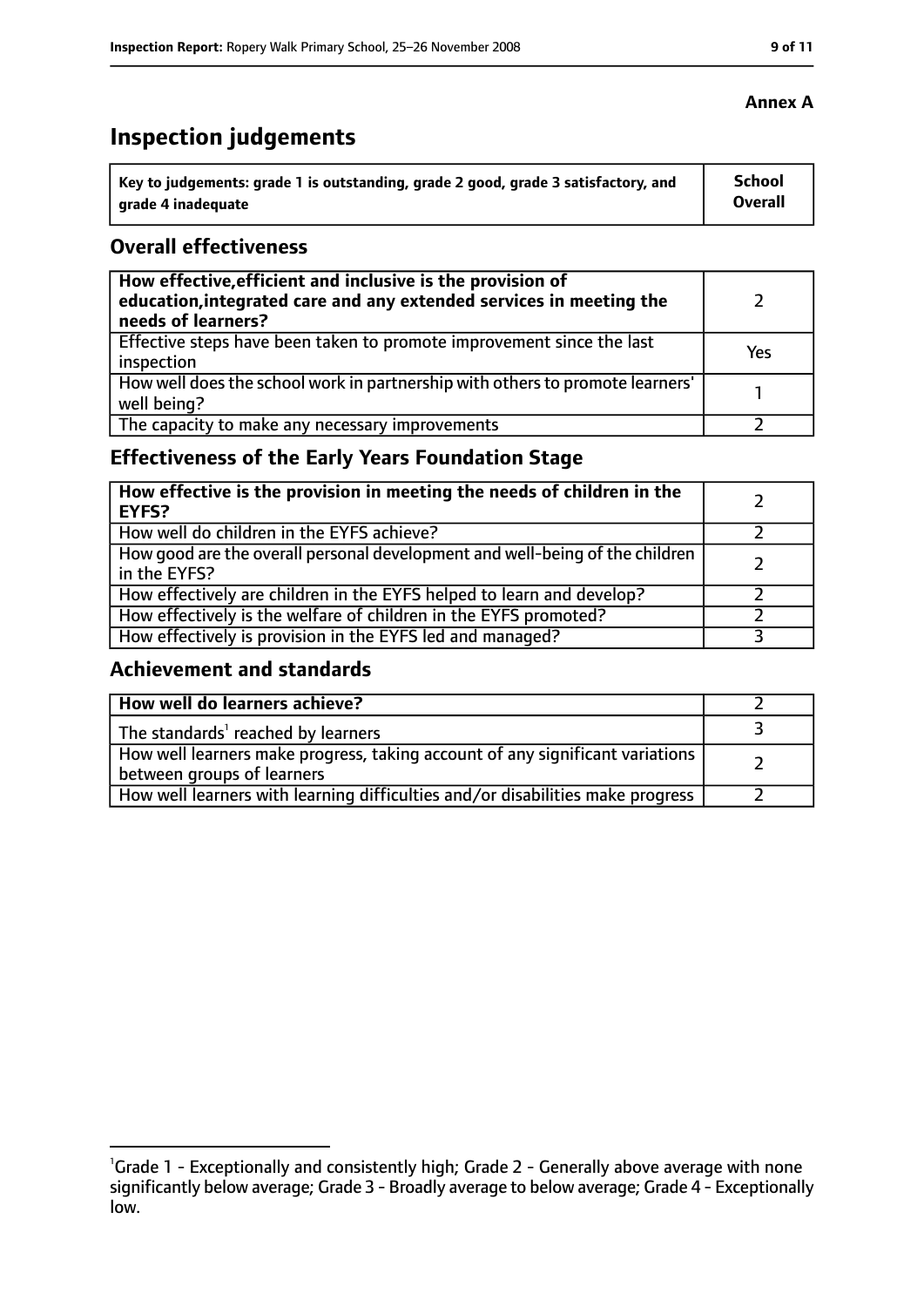# **Personal development and well-being**

| How good are the overall personal development and well-being of the<br>learners?                                 |  |
|------------------------------------------------------------------------------------------------------------------|--|
| The extent of learners' spiritual, moral, social and cultural development                                        |  |
| The extent to which learners adopt healthy lifestyles                                                            |  |
| The extent to which learners adopt safe practices                                                                |  |
| The extent to which learners enjoy their education                                                               |  |
| The attendance of learners                                                                                       |  |
| The behaviour of learners                                                                                        |  |
| The extent to which learners make a positive contribution to the community                                       |  |
| How well learners develop workplace and other skills that will contribute to<br>their future economic well-being |  |

# **The quality of provision**

| How effective are teaching and learning in meeting the full range of<br>learners' needs?              |  |
|-------------------------------------------------------------------------------------------------------|--|
| How well do the curriculum and other activities meet the range of needs and<br>interests of learners? |  |
| How well are learners cared for, quided and supported?                                                |  |

# **Leadership and management**

| How effective are leadership and management in raising achievement<br>and supporting all learners?                                              |     |
|-------------------------------------------------------------------------------------------------------------------------------------------------|-----|
| How effectively leaders and managers at all levels set clear direction leading<br>to improvement and promote high quality of care and education |     |
| How effectively leaders and managers use challenging targets to raise standards                                                                 |     |
| The effectiveness of the school's self-evaluation                                                                                               |     |
| How well equality of opportunity is promoted and discrimination eliminated                                                                      |     |
| How well does the school contribute to community cohesion?                                                                                      |     |
| How effectively and efficiently resources, including staff, are deployed to<br>achieve value for money                                          |     |
| The extent to which governors and other supervisory boards discharge their<br>responsibilities                                                  |     |
| Do procedures for safeguarding learners meet current government<br>requirements?                                                                | Yes |
| Does this school require special measures?                                                                                                      | No  |
| Does this school require a notice to improve?                                                                                                   | No  |